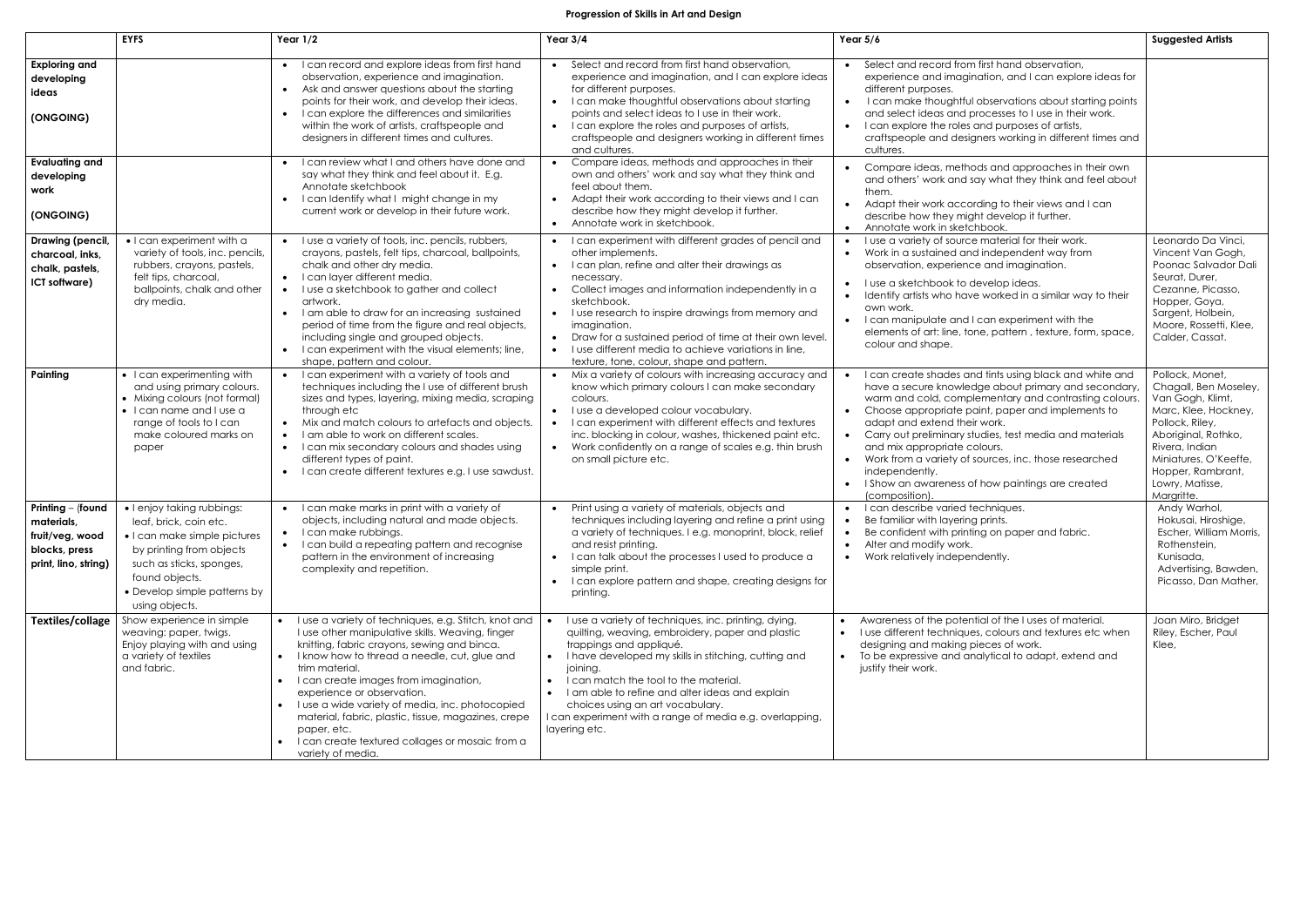| nc. slabs, coils, slips, etc.<br>use plaster safely.<br>I can constructions with<br>man-made materials to I can      | African, Native<br>American, , Arp,<br>Nevelson, Gabo,<br>Calder, Segal, Leach,<br>Kinetic, Egyptian<br>Artefacts, Christo,<br>Frink,<br><b>Balla, Andre. Henry</b><br>Moore, Barbara<br>Hepworth, Andy<br>Goldsworthy, Anthony<br>Gormley |
|----------------------------------------------------------------------------------------------------------------------|--------------------------------------------------------------------------------------------------------------------------------------------------------------------------------------------------------------------------------------------|
| ngs about artworks and I can explore a range of great<br>erent scales. I use ICT, including photography. Investigate |                                                                                                                                                                                                                                            |
| ting                                                                                                                 |                                                                                                                                                                                                                                            |
|                                                                                                                      |                                                                                                                                                                                                                                            |
|                                                                                                                      |                                                                                                                                                                                                                                            |
| Salvador Dali;<br>ing;                                                                                               |                                                                                                                                                                                                                                            |
|                                                                                                                      |                                                                                                                                                                                                                                            |
|                                                                                                                      |                                                                                                                                                                                                                                            |
|                                                                                                                      |                                                                                                                                                                                                                                            |
|                                                                                                                      |                                                                                                                                                                                                                                            |
|                                                                                                                      |                                                                                                                                                                                                                                            |

| 3 D form(3D<br>work, clay,<br>recycled/found<br>object dough,<br>boxes, wire,<br>paper sculpture,<br>mod roc)<br><b>Breadth of</b> | Enjoy a range of malleable<br>media such as clay, papier<br>Mache, Salt dough. Impress<br>and<br>apply simple decoration.<br>Cut shapes using scissors and<br>other modelling tools.<br>I can construction/<br>sculpture using a variety of<br>objects e.g. recycled, natural<br>and manmade<br>materials. | I can manipulate clay in a variety of ways, e.g.<br>rolling, kneading and shaping.<br>I can explore sculpture with a range of malleable<br>media, especially clay.<br>I can experiment with, I can construct and I can<br>join recycled, natural and man-made materials.<br>I can explore shape and form.<br>Understand the safety and basic care of<br>materials and tools.<br>I can experiment with, I can construct and I can<br>join recycled, natural and man-made materials<br>more confidently. | Y3 -Build a textured relief tile. I can join clay<br>adequately and work reasonably independently.<br>I can construct a simple clay base for extending and<br>modelling other shapes.<br>I can make informed choices about the 3D technique<br>chosen.<br>• I can show an understanding of shape, space and<br>form.<br>I can plan, design, I can make and adapt models.<br>I can talk about my work understanding that it has<br>been sculpted, modelled or I can constructed.<br>• I use a variety of materials. | Develop skills in using clay inc. slabs, coils, slips, etc.<br>I can make a mould and I use plaster safely.<br>I can create sculpture and I can constructions with<br>increasing independence.<br>I use recycled, natural and man-made materials to I can<br>create sculpture.<br>Throughout all of these areas children should be given the opportunity to discuss and review their own and others work. They should develop the ability to express thoughts and feelings about artworks and I can explore a ra | African, Native<br>American, , Arp,<br>Nevelson, Gabo,<br>Calder, Segal, Leach,<br>Kinetic, Egyptian<br>Artefacts, Christo,<br>Frink,<br><b>Balla, Andre. Henry</b><br>Moore, Barbara<br>Hepworth, Andy<br>Goldsworthy, Anthony<br>Gormley |
|------------------------------------------------------------------------------------------------------------------------------------|------------------------------------------------------------------------------------------------------------------------------------------------------------------------------------------------------------------------------------------------------------------------------------------------------------|--------------------------------------------------------------------------------------------------------------------------------------------------------------------------------------------------------------------------------------------------------------------------------------------------------------------------------------------------------------------------------------------------------------------------------------------------------------------------------------------------------|--------------------------------------------------------------------------------------------------------------------------------------------------------------------------------------------------------------------------------------------------------------------------------------------------------------------------------------------------------------------------------------------------------------------------------------------------------------------------------------------------------------------|------------------------------------------------------------------------------------------------------------------------------------------------------------------------------------------------------------------------------------------------------------------------------------------------------------------------------------------------------------------------------------------------------------------------------------------------------------------------------------------------------------------|--------------------------------------------------------------------------------------------------------------------------------------------------------------------------------------------------------------------------------------------|
| study                                                                                                                              |                                                                                                                                                                                                                                                                                                            | art, craft and design in the locality and in a variety of genres, styles and traditions.                                                                                                                                                                                                                                                                                                                                                                                                               |                                                                                                                                                                                                                                                                                                                                                                                                                                                                                                                    | artists, craft I can makers, architects and designers both current and through history. Work on their own, and collaboratively with others, on projects in 2 and 3 dimensions and on different scales. I use ICT, including ph                                                                                                                                                                                                                                                                                   |                                                                                                                                                                                                                                            |
| Curriculum                                                                                                                         |                                                                                                                                                                                                                                                                                                            | Sketchbooks;                                                                                                                                                                                                                                                                                                                                                                                                                                                                                           | 3-D models;                                                                                                                                                                                                                                                                                                                                                                                                                                                                                                        | • Portraiture and figurines;                                                                                                                                                                                                                                                                                                                                                                                                                                                                                     |                                                                                                                                                                                                                                            |
| coverage                                                                                                                           |                                                                                                                                                                                                                                                                                                            | 3-D modelling;<br>$\bullet$                                                                                                                                                                                                                                                                                                                                                                                                                                                                            | • Drawing;                                                                                                                                                                                                                                                                                                                                                                                                                                                                                                         | • Logo design;                                                                                                                                                                                                                                                                                                                                                                                                                                                                                                   |                                                                                                                                                                                                                                            |
|                                                                                                                                    |                                                                                                                                                                                                                                                                                                            | Sand art;                                                                                                                                                                                                                                                                                                                                                                                                                                                                                              | • Sculpture;                                                                                                                                                                                                                                                                                                                                                                                                                                                                                                       | • Painting;                                                                                                                                                                                                                                                                                                                                                                                                                                                                                                      |                                                                                                                                                                                                                                            |
| (Cornerstones)                                                                                                                     |                                                                                                                                                                                                                                                                                                            | Seascapes<br>Working with natural materials;                                                                                                                                                                                                                                                                                                                                                                                                                                                           | • Mosaic;<br>Jewellery Sculpture;                                                                                                                                                                                                                                                                                                                                                                                                                                                                                  | • Block printing;<br>• Photography and image editing                                                                                                                                                                                                                                                                                                                                                                                                                                                             |                                                                                                                                                                                                                                            |
|                                                                                                                                    |                                                                                                                                                                                                                                                                                                            | Drawing;                                                                                                                                                                                                                                                                                                                                                                                                                                                                                               | Photography;                                                                                                                                                                                                                                                                                                                                                                                                                                                                                                       |                                                                                                                                                                                                                                                                                                                                                                                                                                                                                                                  |                                                                                                                                                                                                                                            |
| Year A                                                                                                                             |                                                                                                                                                                                                                                                                                                            | Painting;                                                                                                                                                                                                                                                                                                                                                                                                                                                                                              | Observational drawing;                                                                                                                                                                                                                                                                                                                                                                                                                                                                                             |                                                                                                                                                                                                                                                                                                                                                                                                                                                                                                                  |                                                                                                                                                                                                                                            |
|                                                                                                                                    |                                                                                                                                                                                                                                                                                                            | Observational drawing;<br>$\bullet$                                                                                                                                                                                                                                                                                                                                                                                                                                                                    | $\bullet$ 3-D models:                                                                                                                                                                                                                                                                                                                                                                                                                                                                                              |                                                                                                                                                                                                                                                                                                                                                                                                                                                                                                                  |                                                                                                                                                                                                                                            |
|                                                                                                                                    |                                                                                                                                                                                                                                                                                                            | Model making;<br>$\bullet$                                                                                                                                                                                                                                                                                                                                                                                                                                                                             | • Clay sculpture;                                                                                                                                                                                                                                                                                                                                                                                                                                                                                                  |                                                                                                                                                                                                                                                                                                                                                                                                                                                                                                                  |                                                                                                                                                                                                                                            |
|                                                                                                                                    |                                                                                                                                                                                                                                                                                                            | Printing;<br>$\bullet$                                                                                                                                                                                                                                                                                                                                                                                                                                                                                 | • Anthony Gormley;                                                                                                                                                                                                                                                                                                                                                                                                                                                                                                 |                                                                                                                                                                                                                                                                                                                                                                                                                                                                                                                  |                                                                                                                                                                                                                                            |
|                                                                                                                                    |                                                                                                                                                                                                                                                                                                            | Food landscapes;<br>Mixed media pictures and collages;                                                                                                                                                                                                                                                                                                                                                                                                                                                 | $\bullet$ Batik;<br>• Printing;                                                                                                                                                                                                                                                                                                                                                                                                                                                                                    |                                                                                                                                                                                                                                                                                                                                                                                                                                                                                                                  |                                                                                                                                                                                                                                            |
|                                                                                                                                    |                                                                                                                                                                                                                                                                                                            | Colour mixing<br>$\bullet$                                                                                                                                                                                                                                                                                                                                                                                                                                                                             | • Seascapes                                                                                                                                                                                                                                                                                                                                                                                                                                                                                                        |                                                                                                                                                                                                                                                                                                                                                                                                                                                                                                                  |                                                                                                                                                                                                                                            |
|                                                                                                                                    |                                                                                                                                                                                                                                                                                                            | Collage;<br>$\bullet$                                                                                                                                                                                                                                                                                                                                                                                                                                                                                  |                                                                                                                                                                                                                                                                                                                                                                                                                                                                                                                    |                                                                                                                                                                                                                                                                                                                                                                                                                                                                                                                  |                                                                                                                                                                                                                                            |
|                                                                                                                                    |                                                                                                                                                                                                                                                                                                            | Family portraits                                                                                                                                                                                                                                                                                                                                                                                                                                                                                       |                                                                                                                                                                                                                                                                                                                                                                                                                                                                                                                    |                                                                                                                                                                                                                                                                                                                                                                                                                                                                                                                  |                                                                                                                                                                                                                                            |
| Curriculum                                                                                                                         |                                                                                                                                                                                                                                                                                                            | $\bullet$ Collage;                                                                                                                                                                                                                                                                                                                                                                                                                                                                                     | Embossed pattern and pictures;                                                                                                                                                                                                                                                                                                                                                                                                                                                                                     | • Artists of the Victorian period;                                                                                                                                                                                                                                                                                                                                                                                                                                                                               |                                                                                                                                                                                                                                            |
| coverage                                                                                                                           |                                                                                                                                                                                                                                                                                                            | Painting Observational drawing;                                                                                                                                                                                                                                                                                                                                                                                                                                                                        | Making jewellery Native American dreamcatchers;                                                                                                                                                                                                                                                                                                                                                                                                                                                                    | • Printing Sculpture;                                                                                                                                                                                                                                                                                                                                                                                                                                                                                            |                                                                                                                                                                                                                                            |
|                                                                                                                                    |                                                                                                                                                                                                                                                                                                            | Printing                                                                                                                                                                                                                                                                                                                                                                                                                                                                                               | Weaving;                                                                                                                                                                                                                                                                                                                                                                                                                                                                                                           | • Maya art;<br>• Carving;                                                                                                                                                                                                                                                                                                                                                                                                                                                                                        |                                                                                                                                                                                                                                            |
| (Cornerstones)                                                                                                                     |                                                                                                                                                                                                                                                                                                            | Large and small-scale modelling;<br>Famous local artists;                                                                                                                                                                                                                                                                                                                                                                                                                                              | Journey sticks Neolithic art;<br>Clay beakers;                                                                                                                                                                                                                                                                                                                                                                                                                                                                     | • Drawing;                                                                                                                                                                                                                                                                                                                                                                                                                                                                                                       |                                                                                                                                                                                                                                            |
| Year B                                                                                                                             |                                                                                                                                                                                                                                                                                                            | Creating views from the local area                                                                                                                                                                                                                                                                                                                                                                                                                                                                     | Iron Age jewellery Design;                                                                                                                                                                                                                                                                                                                                                                                                                                                                                         | • Perspectives;                                                                                                                                                                                                                                                                                                                                                                                                                                                                                                  |                                                                                                                                                                                                                                            |
|                                                                                                                                    |                                                                                                                                                                                                                                                                                                            | Observational drawing;                                                                                                                                                                                                                                                                                                                                                                                                                                                                                 | Clay work;                                                                                                                                                                                                                                                                                                                                                                                                                                                                                                         | • Photography;                                                                                                                                                                                                                                                                                                                                                                                                                                                                                                   |                                                                                                                                                                                                                                            |
|                                                                                                                                    |                                                                                                                                                                                                                                                                                                            | • Sculpture;                                                                                                                                                                                                                                                                                                                                                                                                                                                                                           | Crayon art;<br>$\bullet$                                                                                                                                                                                                                                                                                                                                                                                                                                                                                           | • Great artists - Andy Warhol, Salvador Dali;                                                                                                                                                                                                                                                                                                                                                                                                                                                                    |                                                                                                                                                                                                                                            |
|                                                                                                                                    |                                                                                                                                                                                                                                                                                                            | Flower-pressing                                                                                                                                                                                                                                                                                                                                                                                                                                                                                        | Photography;                                                                                                                                                                                                                                                                                                                                                                                                                                                                                                       | • Collage;                                                                                                                                                                                                                                                                                                                                                                                                                                                                                                       |                                                                                                                                                                                                                                            |
|                                                                                                                                    |                                                                                                                                                                                                                                                                                                            | Drawing software;                                                                                                                                                                                                                                                                                                                                                                                                                                                                                      | Painting Patterns and print making;<br>Sketchbooks                                                                                                                                                                                                                                                                                                                                                                                                                                                                 | • Botanical drawing and painting;<br>• Wire sculpture;                                                                                                                                                                                                                                                                                                                                                                                                                                                           |                                                                                                                                                                                                                                            |
|                                                                                                                                    |                                                                                                                                                                                                                                                                                                            |                                                                                                                                                                                                                                                                                                                                                                                                                                                                                                        |                                                                                                                                                                                                                                                                                                                                                                                                                                                                                                                    | • Making models                                                                                                                                                                                                                                                                                                                                                                                                                                                                                                  |                                                                                                                                                                                                                                            |
|                                                                                                                                    |                                                                                                                                                                                                                                                                                                            |                                                                                                                                                                                                                                                                                                                                                                                                                                                                                                        |                                                                                                                                                                                                                                                                                                                                                                                                                                                                                                                    | • Selecting materials                                                                                                                                                                                                                                                                                                                                                                                                                                                                                            |                                                                                                                                                                                                                                            |
| <b>Key Vocabulary</b>                                                                                                              | painting                                                                                                                                                                                                                                                                                                   | repeat                                                                                                                                                                                                                                                                                                                                                                                                                                                                                                 | brush strokes                                                                                                                                                                                                                                                                                                                                                                                                                                                                                                      | sculpt                                                                                                                                                                                                                                                                                                                                                                                                                                                                                                           |                                                                                                                                                                                                                                            |
| (to be added to                                                                                                                    | drawing                                                                                                                                                                                                                                                                                                    | overlap                                                                                                                                                                                                                                                                                                                                                                                                                                                                                                | carvings                                                                                                                                                                                                                                                                                                                                                                                                                                                                                                           | relief                                                                                                                                                                                                                                                                                                                                                                                                                                                                                                           |                                                                                                                                                                                                                                            |
| in line with                                                                                                                       | printing                                                                                                                                                                                                                                                                                                   | symmetry                                                                                                                                                                                                                                                                                                                                                                                                                                                                                               | texture                                                                                                                                                                                                                                                                                                                                                                                                                                                                                                            | construction                                                                                                                                                                                                                                                                                                                                                                                                                                                                                                     |                                                                                                                                                                                                                                            |
| <b>Powerful Words</b>                                                                                                              | modelling,                                                                                                                                                                                                                                                                                                 | regular                                                                                                                                                                                                                                                                                                                                                                                                                                                                                                | scale<br>texture                                                                                                                                                                                                                                                                                                                                                                                                                                                                                                   | manuscript                                                                                                                                                                                                                                                                                                                                                                                                                                                                                                       |                                                                                                                                                                                                                                            |
| English project)                                                                                                                   | scratching                                                                                                                                                                                                                                                                                                 | irregular                                                                                                                                                                                                                                                                                                                                                                                                                                                                                              | tone                                                                                                                                                                                                                                                                                                                                                                                                                                                                                                               | calligraphy                                                                                                                                                                                                                                                                                                                                                                                                                                                                                                      |                                                                                                                                                                                                                                            |
|                                                                                                                                    | rolling                                                                                                                                                                                                                                                                                                    | texture                                                                                                                                                                                                                                                                                                                                                                                                                                                                                                | shade                                                                                                                                                                                                                                                                                                                                                                                                                                                                                                              | engraving                                                                                                                                                                                                                                                                                                                                                                                                                                                                                                        |                                                                                                                                                                                                                                            |
|                                                                                                                                    | pressing                                                                                                                                                                                                                                                                                                   | artist                                                                                                                                                                                                                                                                                                                                                                                                                                                                                                 | contrast                                                                                                                                                                                                                                                                                                                                                                                                                                                                                                           | atmosphere                                                                                                                                                                                                                                                                                                                                                                                                                                                                                                       |                                                                                                                                                                                                                                            |
|                                                                                                                                    | big                                                                                                                                                                                                                                                                                                        | shape                                                                                                                                                                                                                                                                                                                                                                                                                                                                                                  | brush strokes                                                                                                                                                                                                                                                                                                                                                                                                                                                                                                      | light                                                                                                                                                                                                                                                                                                                                                                                                                                                                                                            |                                                                                                                                                                                                                                            |
|                                                                                                                                    | small                                                                                                                                                                                                                                                                                                      | space<br>pop art                                                                                                                                                                                                                                                                                                                                                                                                                                                                                       | weaving                                                                                                                                                                                                                                                                                                                                                                                                                                                                                                            | perspective                                                                                                                                                                                                                                                                                                                                                                                                                                                                                                      |                                                                                                                                                                                                                                            |
|                                                                                                                                    | red                                                                                                                                                                                                                                                                                                        | cubism                                                                                                                                                                                                                                                                                                                                                                                                                                                                                                 | acrylic<br>needle eye                                                                                                                                                                                                                                                                                                                                                                                                                                                                                              | primary<br>secondary                                                                                                                                                                                                                                                                                                                                                                                                                                                                                             |                                                                                                                                                                                                                                            |
|                                                                                                                                    | yellow                                                                                                                                                                                                                                                                                                     | colour wheel                                                                                                                                                                                                                                                                                                                                                                                                                                                                                           | running stitch                                                                                                                                                                                                                                                                                                                                                                                                                                                                                                     | tertiary                                                                                                                                                                                                                                                                                                                                                                                                                                                                                                         |                                                                                                                                                                                                                                            |
|                                                                                                                                    | blue                                                                                                                                                                                                                                                                                                       | primary colours                                                                                                                                                                                                                                                                                                                                                                                                                                                                                        | malleable                                                                                                                                                                                                                                                                                                                                                                                                                                                                                                          | positive space                                                                                                                                                                                                                                                                                                                                                                                                                                                                                                   |                                                                                                                                                                                                                                            |
|                                                                                                                                    | black                                                                                                                                                                                                                                                                                                      | secondary colours                                                                                                                                                                                                                                                                                                                                                                                                                                                                                      | rigid                                                                                                                                                                                                                                                                                                                                                                                                                                                                                                              | negative space                                                                                                                                                                                                                                                                                                                                                                                                                                                                                                   |                                                                                                                                                                                                                                            |
|                                                                                                                                    | white                                                                                                                                                                                                                                                                                                      | colour mixing                                                                                                                                                                                                                                                                                                                                                                                                                                                                                          | aesthetic observation                                                                                                                                                                                                                                                                                                                                                                                                                                                                                              | expressionist                                                                                                                                                                                                                                                                                                                                                                                                                                                                                                    |                                                                                                                                                                                                                                            |
|                                                                                                                                    | green                                                                                                                                                                                                                                                                                                      | symmetry<br>self-portrait                                                                                                                                                                                                                                                                                                                                                                                                                                                                              | perspective                                                                                                                                                                                                                                                                                                                                                                                                                                                                                                        | proportion                                                                                                                                                                                                                                                                                                                                                                                                                                                                                                       |                                                                                                                                                                                                                                            |
|                                                                                                                                    | orange                                                                                                                                                                                                                                                                                                     | mood                                                                                                                                                                                                                                                                                                                                                                                                                                                                                                   | proportions                                                                                                                                                                                                                                                                                                                                                                                                                                                                                                        | perspective                                                                                                                                                                                                                                                                                                                                                                                                                                                                                                      |                                                                                                                                                                                                                                            |
|                                                                                                                                    | hard                                                                                                                                                                                                                                                                                                       | emotion                                                                                                                                                                                                                                                                                                                                                                                                                                                                                                | positive                                                                                                                                                                                                                                                                                                                                                                                                                                                                                                           | concept                                                                                                                                                                                                                                                                                                                                                                                                                                                                                                          |                                                                                                                                                                                                                                            |
|                                                                                                                                    | soft                                                                                                                                                                                                                                                                                                       | tone                                                                                                                                                                                                                                                                                                                                                                                                                                                                                                   | negative                                                                                                                                                                                                                                                                                                                                                                                                                                                                                                           | hue                                                                                                                                                                                                                                                                                                                                                                                                                                                                                                              |                                                                                                                                                                                                                                            |
|                                                                                                                                    | rough                                                                                                                                                                                                                                                                                                      | shade                                                                                                                                                                                                                                                                                                                                                                                                                                                                                                  | colour mixing                                                                                                                                                                                                                                                                                                                                                                                                                                                                                                      | tint                                                                                                                                                                                                                                                                                                                                                                                                                                                                                                             |                                                                                                                                                                                                                                            |
|                                                                                                                                    | smooth                                                                                                                                                                                                                                                                                                     | image                                                                                                                                                                                                                                                                                                                                                                                                                                                                                                  | colour wheels                                                                                                                                                                                                                                                                                                                                                                                                                                                                                                      | tone                                                                                                                                                                                                                                                                                                                                                                                                                                                                                                             |                                                                                                                                                                                                                                            |
|                                                                                                                                    | cold                                                                                                                                                                                                                                                                                                       | expression                                                                                                                                                                                                                                                                                                                                                                                                                                                                                             | dotting                                                                                                                                                                                                                                                                                                                                                                                                                                                                                                            | purpose                                                                                                                                                                                                                                                                                                                                                                                                                                                                                                          |                                                                                                                                                                                                                                            |
|                                                                                                                                    | warm                                                                                                                                                                                                                                                                                                       | texture                                                                                                                                                                                                                                                                                                                                                                                                                                                                                                | splashing relief and impressed                                                                                                                                                                                                                                                                                                                                                                                                                                                                                     | manipulate                                                                                                                                                                                                                                                                                                                                                                                                                                                                                                       |                                                                                                                                                                                                                                            |
|                                                                                                                                    | happy                                                                                                                                                                                                                                                                                                      | line<br>imagine                                                                                                                                                                                                                                                                                                                                                                                                                                                                                        | symmetry scale                                                                                                                                                                                                                                                                                                                                                                                                                                                                                                     | graphic package                                                                                                                                                                                                                                                                                                                                                                                                                                                                                                  |                                                                                                                                                                                                                                            |
|                                                                                                                                    | sad                                                                                                                                                                                                                                                                                                        | create                                                                                                                                                                                                                                                                                                                                                                                                                                                                                                 | proportion                                                                                                                                                                                                                                                                                                                                                                                                                                                                                                         | digital image                                                                                                                                                                                                                                                                                                                                                                                                                                                                                                    |                                                                                                                                                                                                                                            |
|                                                                                                                                    | angry                                                                                                                                                                                                                                                                                                      | change                                                                                                                                                                                                                                                                                                                                                                                                                                                                                                 | scales                                                                                                                                                                                                                                                                                                                                                                                                                                                                                                             | embellish                                                                                                                                                                                                                                                                                                                                                                                                                                                                                                        |                                                                                                                                                                                                                                            |
|                                                                                                                                    |                                                                                                                                                                                                                                                                                                            |                                                                                                                                                                                                                                                                                                                                                                                                                                                                                                        | mood                                                                                                                                                                                                                                                                                                                                                                                                                                                                                                               |                                                                                                                                                                                                                                                                                                                                                                                                                                                                                                                  |                                                                                                                                                                                                                                            |